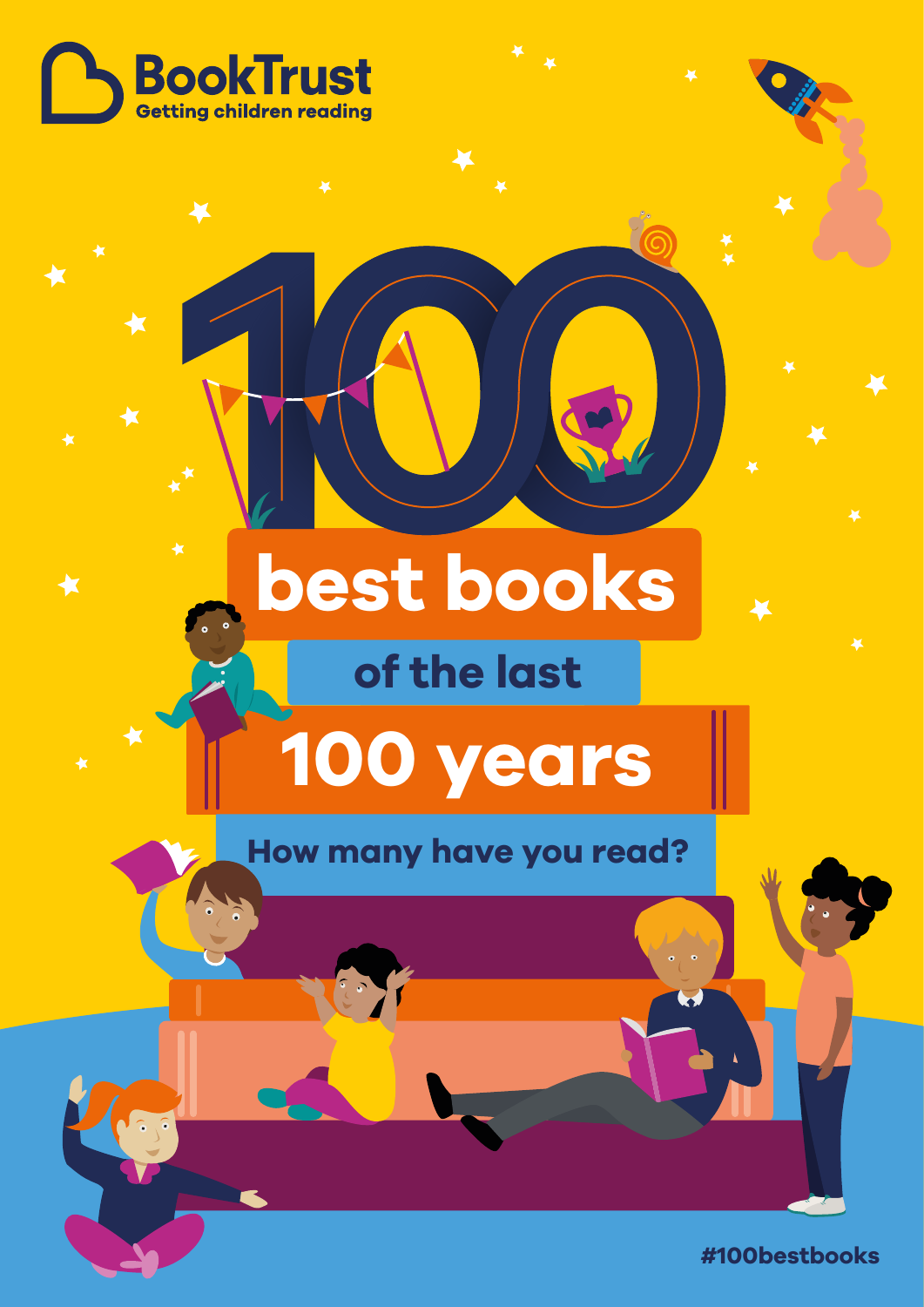#### **Tick off the ones you've read**

#### **1920**

**Winnie the Pooh** A.A. Milne & E.H Shepard, 1926

**Emil and the Detectives** Erich Kastner & Walter Trier, 1928

#### **1930**

**Ballet Shoes** Noel Streatfeild & Ruth Gervis, 1936

**The Story of Ferdinand** Munro Leaf & Robert Lawson, 1936

**The Hobbit** J R R Tolkien, 1937

**The Family From One End Street** Eve Garnett, 1937

**The Magic Faraway Tree** Enid Blyton, 1939

#### **1940**

**Pippi Longstocking** Astrid Lindgren, 1945

**Finn Family Moomintroll** Tove Jansson, 1948

#### **1950**

**The Lion, the Witch and the Wardrobe** C.S. Lewis, 1950

**Charlotte's Web**  E.B White & Garth Williams, 1952

#### **The Borrowers**

Mary Norton & Diana L Stanley/Beth & Joe Crush, 1952

**The Diary of A Young Girl** Anne Frank, 1952

**Beezus and Ramona** Beverly Cleary & Louis Darling, 1955

**The Silver Sword** Ian Serraillier, 1956

**Harry the Dirty Dog**  Gene Zion & Margaret Bloy Graham, 1956

**A Bear Called Paddington** Michael Bond & Peggy Fortnum, 1958

#### **1960**

**Green Eggs and Ham** Dr Seuss, 1960

**The Snowy Day** Ezra Jack Keats, 1962

**Where the Wild Things Are** Maurice Sendak, 1963

**The Owl Service** Alan Garner, 1967

**A Wizard of Earthsea** Ursula Le Guin, 1968

**Elmer** David McKee, 1968

**The Tiger Who Came To Tea**  Judith Kerr, 1968

**The Very Hungry Caterpillar**  Eric Carle, 1969

#### **1970**

**Are you There, God? It's Me, Margaret** Judy Blume, 1970

**Dinosaurs And All That Rubbish** Michael Foreman, 1972

**Carrie's War** Nina Bawden, 1973

**Roll of Thunder, Hear My Cry** Mildred Taylor, 1976

**Fungus the Bogeyman** Raymond Briggs, 1977

**Dogger** Shirley Hughes, 1977

**Through the Magic Mirror** Anthony Browne, 1977

**Would You Rather…** John Burningham, 1978

**Haunted House** Jan Pienkowski, 1979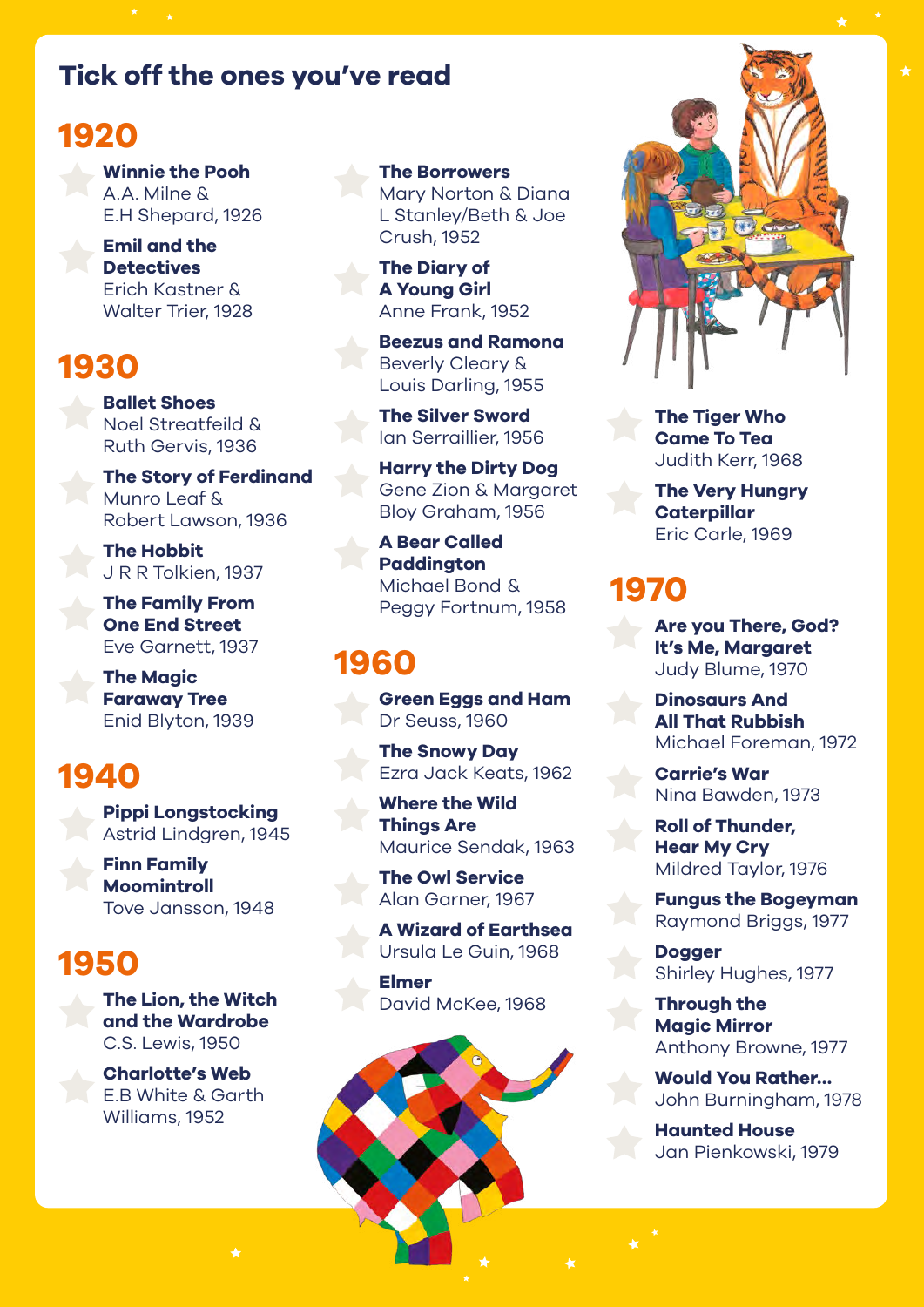#### **1980**

**Jumanji** Chris Van Allsburg, 1981

**Goodnight Mr Tom** Michelle Magorian, 1981

**Peepo!** Janet & Allan Ahlberg, 1981

**Dear Zoo** Rod Campbell, 1982

**The BFG** Roald Dahl & Quentin Blake, 1982

**The Illustrated Mum** Jacqueline Wilson & Nick Sharratt, 1982

**The Sheep Pig**  Dick King Smith, 1983

**The Neverending Story** Michael Ende, 1983

**Hairy McLary from Donaldson's Dairy** Lynley Dodd, 1983

**I Want My Potty!**  Tony Ross, 1986

**Princess Smartypants** Babette Cole, 1986

**Five Minutes' Peace** Jill Murphy, 1986

#### **1990**

**Flour Babies** Anne Fine, 1992

**The Wheel of Surya** Jamila Gavin, 1992

**So Much** Trish Cooke & Helen Oxenbury, 1994

**Northern Lights** Philip Pullman, 1995

**Coming to England** Floella Benjamin, 1995

**Funky Chickens** Benjamin Zephaniah, 1996

**Harry Potter and the Philosopher's Stone** J.K. Rowling, 1997

**Holes** Louis Sachar, 1998

**Skellig** David Almond, 1998

**Kensuke's Kingdom** Michael Morpurgo & Michael Foreman, 1999

**Me and My Cat?** Satoshi Kitamura, 1999

**The Gruffalo**  Julia Donaldson & Axel Scheffler, 1999

#### **2000**

**I Will Not Ever Never Eat a Tomato** Lauren Child, 2000

**Noughts and Crosses** Malorie Blackman, 2001

**How to Train Your Dragon** Cressida Cowell, 2003

**Once** Morris Gleitzman, 2006

**The Arrival** Shaun Tan, 2006

**You're a Bad Man, Mr Gum!** Andy Stanton & David Tazzyman, 2006

**This Is Our House** Michael Rosen & Bob Graham, 2007

**Mr Big** Ed Vere, 2008

#### **2010**

**Tall Story** Candy Gourlay, 2010

**A Monster Calls** Patrick Ness & Jim Kay, 2011

**Artichoke Hearts** Sita Brahmachari, 2011

#### **Ten Little Fingers and Ten Little Toes** Mem Fox &

Helen Oxenbury, 2011

**The Great Big Book of Families** Mary Hoffman & Ros Asquith, 2011